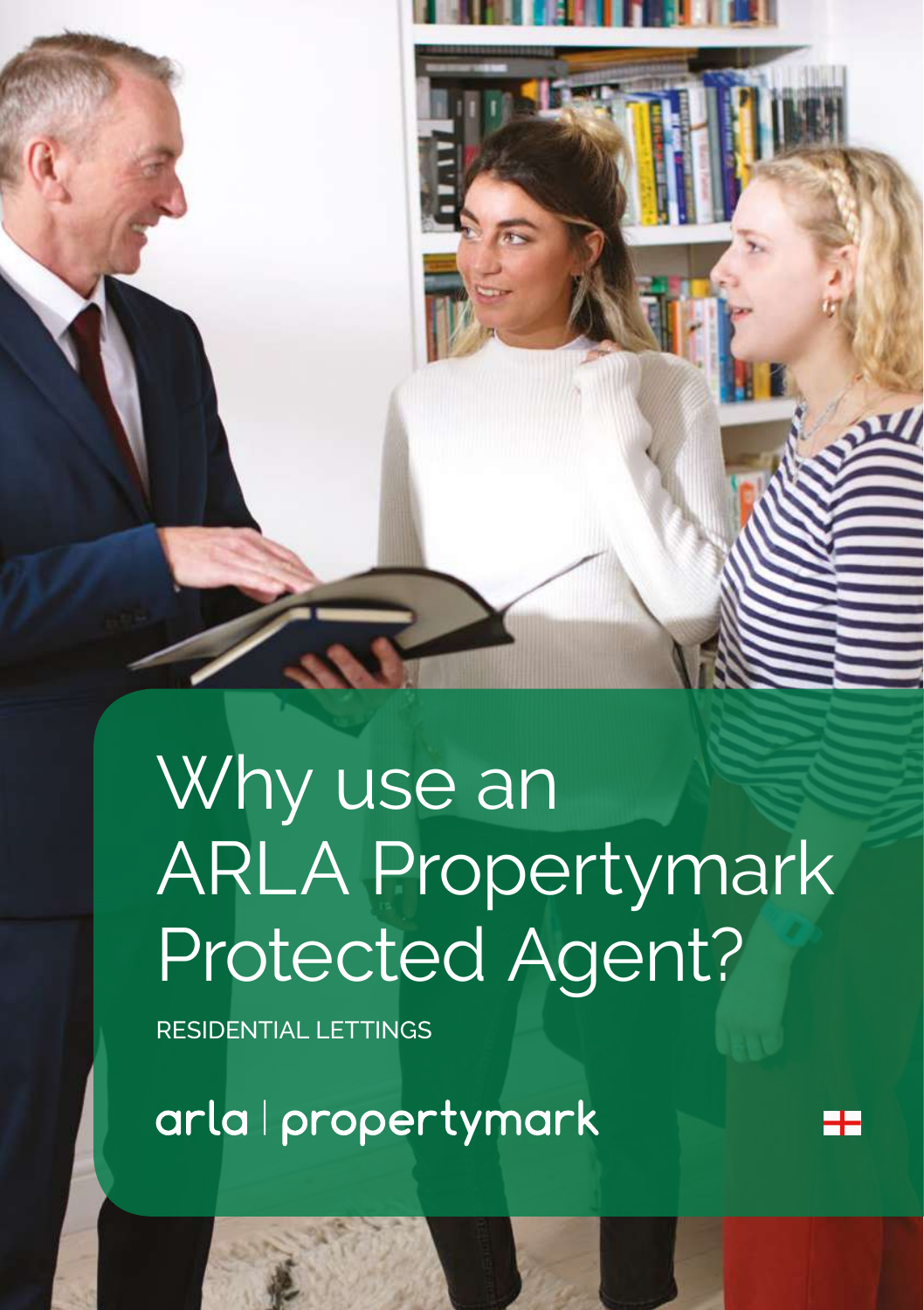Whether you have a property to rent out or are searching for a home, you need an agent that you can trust and rely on when issues arise. The quality of the agent makes a real difference.

If you are a landlord, you need professional service and the confidence that your agent will manage your investment in your best interests. As a tenant, you need the reassurance that maintenance issues will be dealt with promptly and your tenancy will run smoothly.

ARLA Propertymark Protected agents help landlords to find the right tenants, and tenants to enjoy their treasured homes.

Every year tenants and landlords suffer through dealing with agents who are inexperienced or do not adhere to the law. In the worst cases financial losses can add up to millions of pounds.

We regulate ARLA Propertymark agents to ensure they work to a higher standard than the law demands. Make sure your letting agent is offering you Propertymark Protection.

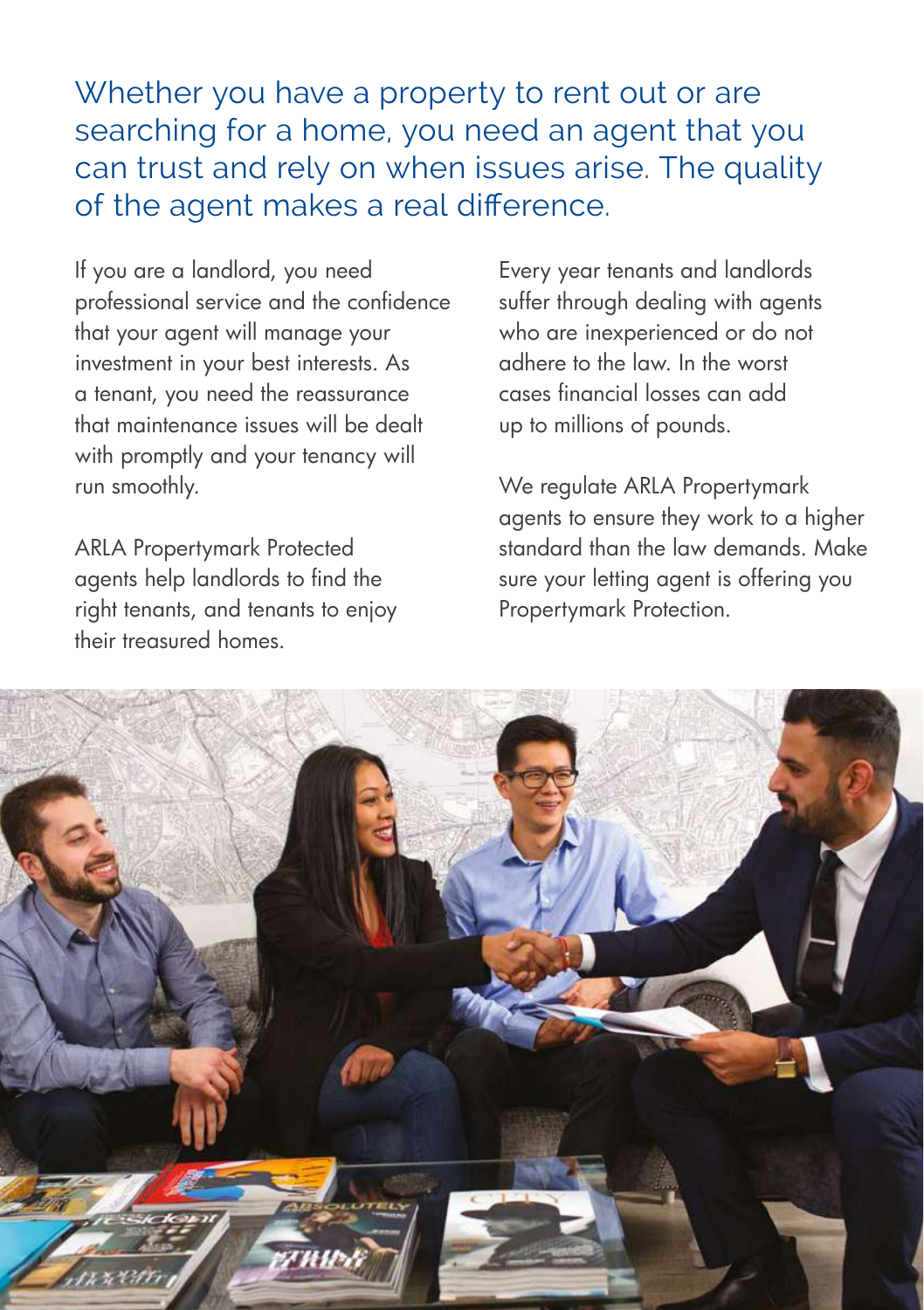# ARLA PROPERTYMARK PROTECTED MEMBERS OFFER MORE

- Backed by Propertymark Client Money Protection Scheme
- Experienced and trained professionals required to undertake regular training
- Up to date with complex legislative changes and best practice
- Adhere to a nationally recognised Code of Practice
- Submit independently audited accounts to Propertymark annually
- Membership of an independent redress scheme
- Professional Indemnity insurance

#### **WHAT IS PROPERTYMARK PROTECTION?**

ARLA Propertymark Protected agents have to hold your money in a separate client account which is independently inspected annually. This is not the case with all letting agents.

You will receive a professional service from an ARLA Propertymark Protected agent, but if things go wrong the ARLA Propertymark Client Money Protection Scheme (CMP) will step in and reimburse tenants and landlords.\*

### **CHECK THAT YOUR LETTING AGENT IS PROFESSIONAL BY ASKING THESE QUESTIONS**

- Which independent redress scheme do you belong to?
- Is a full list of your fees and charges freely available as required by law?
- Are you ARLA Propertymark Protected<sub>2</sub>

### arla | propertymark

**PROTECTED** 

**#LOOKFORTHELOGO** propertymark.co.uk

\* Subject to CMP scheme limits.